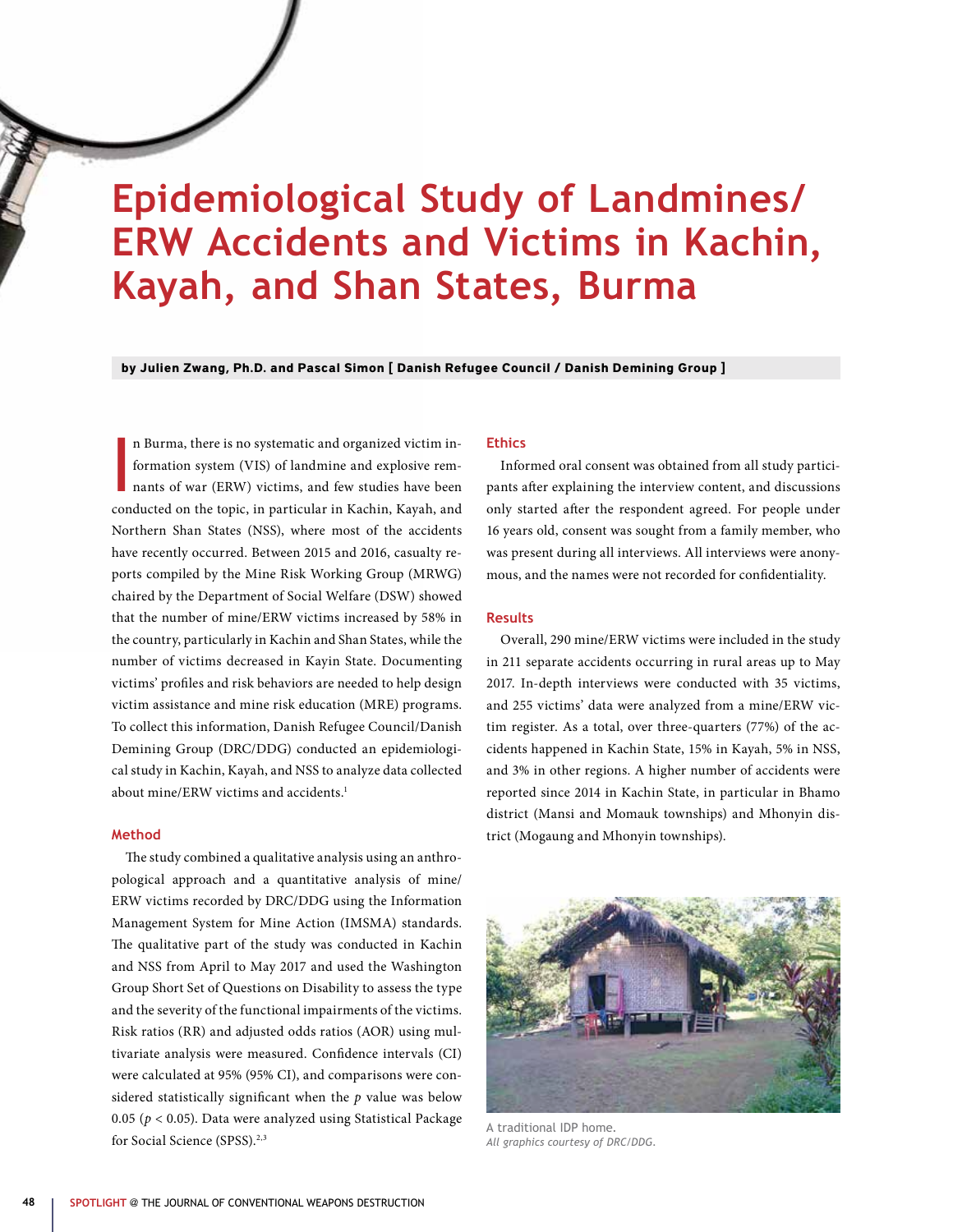#### **Profile of the Victims**

Adults accounted for 83% of the victims, adolescents 13%, and younger children 4%. Most of the victims were farmers (40%), laborers (11%), or students (11%), while army soldiers represented 8% of the victims. Males were over five times more at risk for mine/ERW accidents than females (84%, 16%, respectively, RR 5.83,  $p = 0.001$ ).

The fatality rate among all mine/ERW victims was 24%. Nearly two-thirds of survivors (60%) had to stop their routine activities because of the severity of the disability caused by the accident (59% of the farmers, 61% of the laborers, and 68% of the soldiers). The fatality rate in students was higher (38%) than in other population groups, and 54% of the student survivors had to drop out of school. Unemployment was multiplied by fourfold, and 67% of the survivors were unemployed following their accident.

Landmine accidents caused extreme livelihood hardship for the extended family, particularly in cases of severe injuries or death of the victim, since 80% of the adult victims had children. Of the victims, 62% were settled and 33% were internally displaced persons (IDP). In Kachin State, IDPs (who represent a smaller population compared to settled villagers) are over nine times more at risk for an accident (RR 9.49,  $p = 0.001$ ) than settled villagers, while in NSS only settled villagers had a landmine accident (as recorded in the DRC/DDG database).

**Seasonal trend.** Over the years, rural populations were significantly more at risk of suffering mine/ERW accidents in April and May (RR 1.72,  $p = 0.001$ ) compared to other months, while the number of accidents significantly decreased (RR 0.41,  $p = 0.001$ ) during the first part of the rainy season (from June to August).

**Place of accident.** All accidents took place in rural areas, mostly in the forest (31%), on a foot path (17%), or on the side of a path (13%). Other accident locations  $(< 6\%)$  were in villages, along a riverbank, or on grazing land, fields, farming land, residential or military areas.

**Activities at the time of accident.** At the time of an accident, the most frequent activities were travelling on foot (28%); collecting firewood (13%); tending animals (12%); travelling by vehicle such as bullock cart, motorcycle, or bicycle (8%); military duty (7%); or hunting or fishing (7%).

Compared to settled victims, IDPs were slightly more at risk of having an accident while travelling on foot (RR 1.32, 33%, 25%, respectively,  $p = 0.141$ ). IDPs were also more at risk than settled victims of having an accident while hunting or fishing (11%, 5%, respectively,  $p = 0.042$ ). On the other hand, settled victims were at significantly higher risks for accidents

while tending animals (5%, 16%, respectively,  $p = 0.008$ ) and tampering with landmines and ERW (0%, 4%, respectively,  $p = 0.063$  compared to IDPs.

**Perception of danger.** According to respondents, "in conflict zones, there is no mine sign indicating dangerous areas," and the vast majority of the victims did not think that the place of the accident was hazardous (79%). Compared to adult victims, younger victims were at higher risks (AOR 3.53, 95% CI 3.20-3.88,  $p = 0.051$ ) of believing that the location of



Figure 1. Month of the landmine/ERW accidents.



Figure 2. Place of the landmine/ERW accidents.



Figure 3. Activity at the time of the accident, landmine/ERW victims.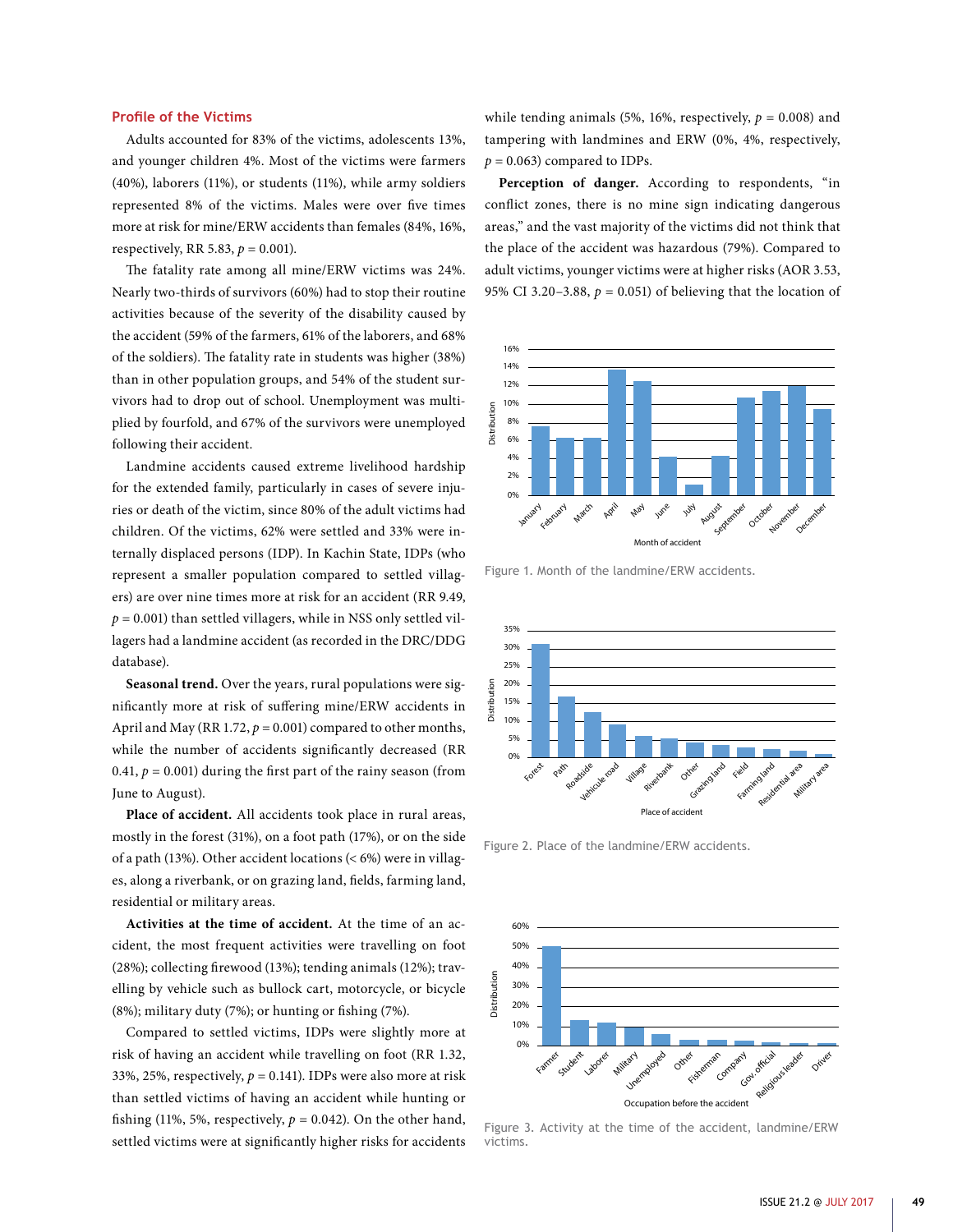their accident was not a hazardous area (91%, 76%, respectively). Among victims who were conscious of the danger, the most frequent activities during the accident were military duty (30%) and travelling on foot (29%), while for those not conscious of the danger, the activities were travelling on foot (29%) and collecting firewood (15%).

**Reasons for entering hazardous areas.** For most of the respondents, the perception of danger was distorted by their extreme poverty and livelihood, which led to unsafe behaviors. Most of the respondents had an accident in hazardous areas because of economic necessity (51%), because of no other access (8%), or by peer pressure (8%). Despite knowing they were travelling across hazardous areas, farmers still need to make a living and cannot abandon their livelihood activities (farming, fishing, or collecting leaves in the forest). Despite understanding that the area was potentially dangerous, some people thought that going to the same area or using routine strategies by walking on the same path would reduce the risk of having an accident. The perception of danger was also related to the knowledge of the number of accidents occurring in the area. Other reasons for entering hazardous areas (33%) were when victims had to flee their village because of hostilities or were engaged in forced labor or military duties.

## **Medical Assistance**

The fatality rate among mine/ERW victims was 24% with no difference between genders. Half of the deceased were killed in situ, while the other half died during medical evacuation or at the medical facility.

Among mine/ERW survivors, 40% had multiple injuries. A large majority of the survivors (62%) had an injury below the knee and 21% above the knee. Other injuries involved the arm (19%), finger (14%), and abdomen (12%). The prevalence of each other injury—eyesight, back, head/neck, chest, pelvis, and hearing—was below 10%. In many cases, landmines' metallic fragments were not all removed by the medical services, in particular in Kachin State. Leaving fragments in the body increases the risk of severe pain, which prevents victims from working.

Comparing the prevalence of injuries between survivors and deceased victims (not in situ, i.e., during evacuation or at the health facility), we observed that multiple injuries increased the risk of fatality (AOR 4.36, 95% CI 1.11–17.06,  $p = 0.023$ ). Other risk factors for fatality were an injury above the knee (AOR 5.12, 95% CI 1.46–17.90, *p* = 0.005) or at the abdomen (AOR 4.74, 95% CI 1.26–17.88, *p* = 0.013). Most of the victims (52%) could not reach the first hospital in less than four hours, while 28% took from two to four hours to reach a hospital and 20% took less than two



Tea leaf garden.

hours. Overall, victims of an accident in Kachin State were at higher risks for fatality (AOR 2.79, 95% CI 1.18–6.61,  $p = 0.020$ ) than in other states, and teenagers (AOR 2.84, 95% CI 1.29-6.27,  $p = 0.010$ ) were at higher risks for fatality than other age groups.

#### **Alternative Livelihood**

Particularly for persons with a severe disability or for family members of a deceased victim, home-based livelihood activities seemed to be a good way to generate an income and avoid travelling to hazardous areas. To promote home-based livelihood activities, DRC/DDG provides support to victims by donating two piglets or a cash grant to open a small shop in front of the house.<sup>4</sup> For the respondents, these home-based solutions are good livelihood alternatives as it is safer than travelling to hazardous areas or, for IDPs, than returning to their village of origin that could be contaminated by landmines and where the conflict can resume.

## **MRE and Perception of Populations Most at Risk**

For respondents, while landmines are theoretically supposed to target military personnel, the groups most at risk of accidents in Kachin and NSS are rural, lowincome people of all ages. Respondents indicated that, even if they are aware that the area might be dangerous, they still have to take a chance for their daily livelihood and the survival of their family.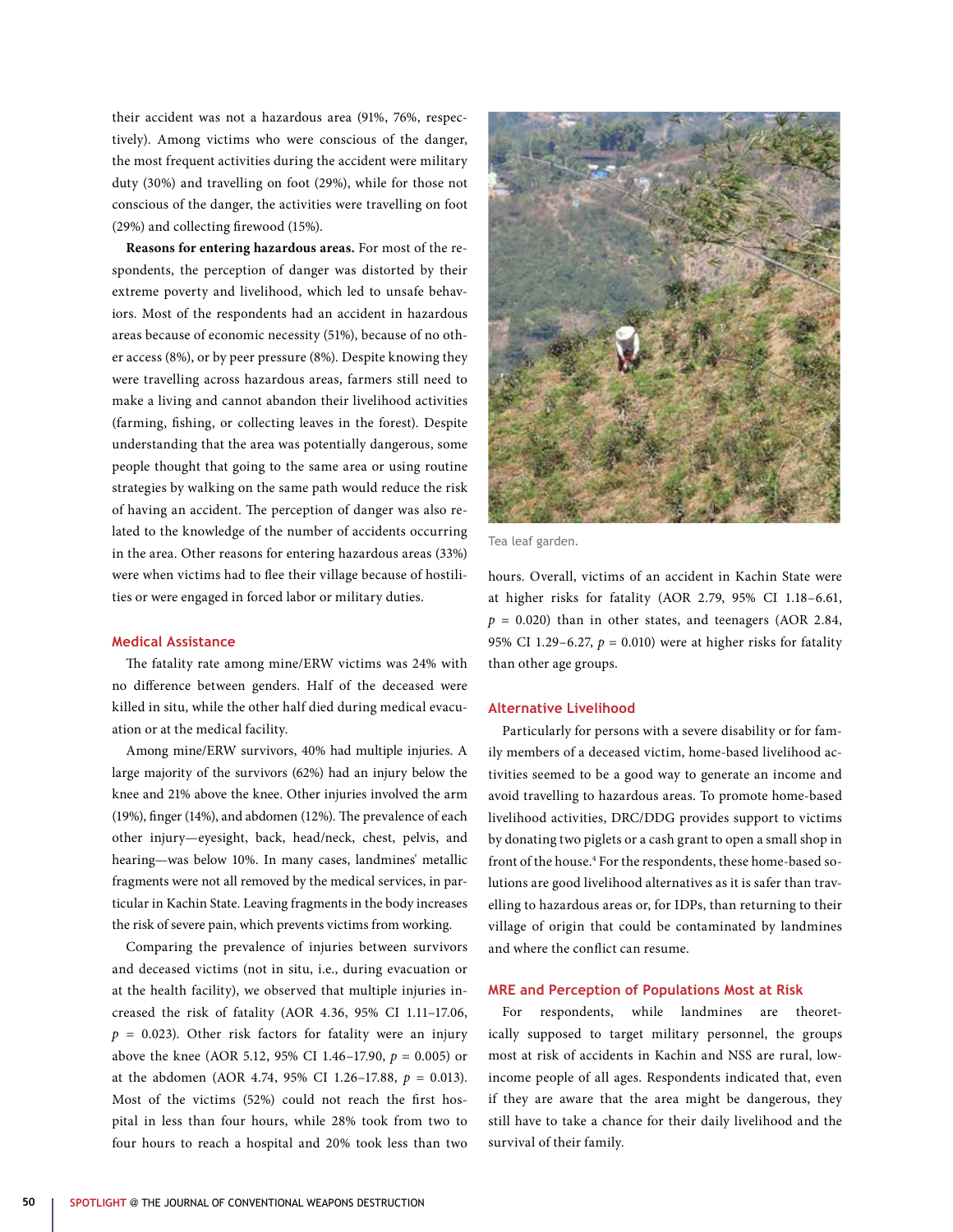

Piglets donated by DRC/DDG to landmine survivors as an alternative source of income

Respondents noted that receiving MRE training increases awareness about the dangers of landmines and can reduce casualties. Respondents also indicated that adults who receive MRE training can also teach their children safe behaviors in hazardous areas.

#### **Conclusion**

The mine/ERW study conducted in Kachin, Kayah, and NSS identified a total of 290 mine/ERW victims combining both quantitative and qualitative techniques. All mine accidents happened in rural areas and involved IDPs as well as settled villagers.

Recent casualty reports showed that the number of mine/ ERW victims increased in Burma, mainly because of a surge of accidents recorded in Kachin and NSS. Moreover, in Kachin State, IDPs are nine times more at risk of mine/ERW accidents than settled villagers while in NSS, the victims were settled villagers.

During ongoing armed conflicts and without mine/ERW clearance activities, vulnerable people from rural areas are forced to travel to hazardous areas for their livelihood needs, indicating that they are prone to extreme poverty and that their perception of danger is distorted because of financial necessity.

Overall, people from rural areas have frequent accidents because they are more exposed to landmines and ERW while walking on a footpath or driving a vehicle in hazardous conflict areas or next to armed groups' camps on their way to livelihood activities (collecting leaves or firewood, farming, fishing, or tending to livestock). Tampering with or using artisanal explosives are also unsafe behaviors that were reported.

IDPs traveling on foot to their villages of origin (to check their homes or their livestock) face increased risks of mine/ ERW accidents. In addition, IDPs are at a higher risk of mine/ ERW accidents when they are fleeing the conflicts while their home village is besieged by armed groups and must escape to the forest, or while they are walking outside an IDP camp to collect food in the nearby forest.

Remaining mine/ERW metallic fragments that are not removed from the victims' bodies indicate a need for better health care services and infrastructure. Poor responses from medical services after an accident might lead to irreversible and severe pain as well as physical impairments. Unemployment could be the consequence of these disabilities, resulting in economic hardship for the family as 60% of the survivors had to abandon their professional activity after the accident and 80% of the adult victims, including deceased victims, had children at the time of the accident.

Combatants, who were supposed to be the primary targets for landmines, often receive better medical assistance in military medical facilities than other population groups. High fatality rates in mine/ERW accidents, particularly in Kachin State, are probably due to the remoteness of the accident locations and poor transportation infrastructures, which increase the time of evacuation.

### **Recommendations**

**Mine risk education.** Because of an increase in military activities at the end of 2016 and the beginning of 2017, some areas still subject to armed conflicts lack MRE training and victim assistance, and the number of accidents has recently increased in Kachin and NSS. MRE training sessions in IDP camps and villages should therefore be continued and strengthened. MRE should also be included in school curriculums to increase awareness about the danger of landmines and ERW, and reduce unsafe behaviors among children and youth. While taking into account seasonal variations (increased risk of accidents from April to May), MRE programs should primarily focus on IDPs who are at higher risk of accidents while traveling on foot to their village of origin.

**Advocacy.** Overall, we recommend raising awareness of the study results and subsequent training on disabilityinclusive development (i.e., including marginalized and excluded groups as stakeholders in development processes) to State level authorities (district, township, and village). By creating more awareness of mine/ERW victims with disabilities, especially relating to livelihoods, and the access and inclusion of persons with disabilities in educational and health programs, the situation in Burma will improve.